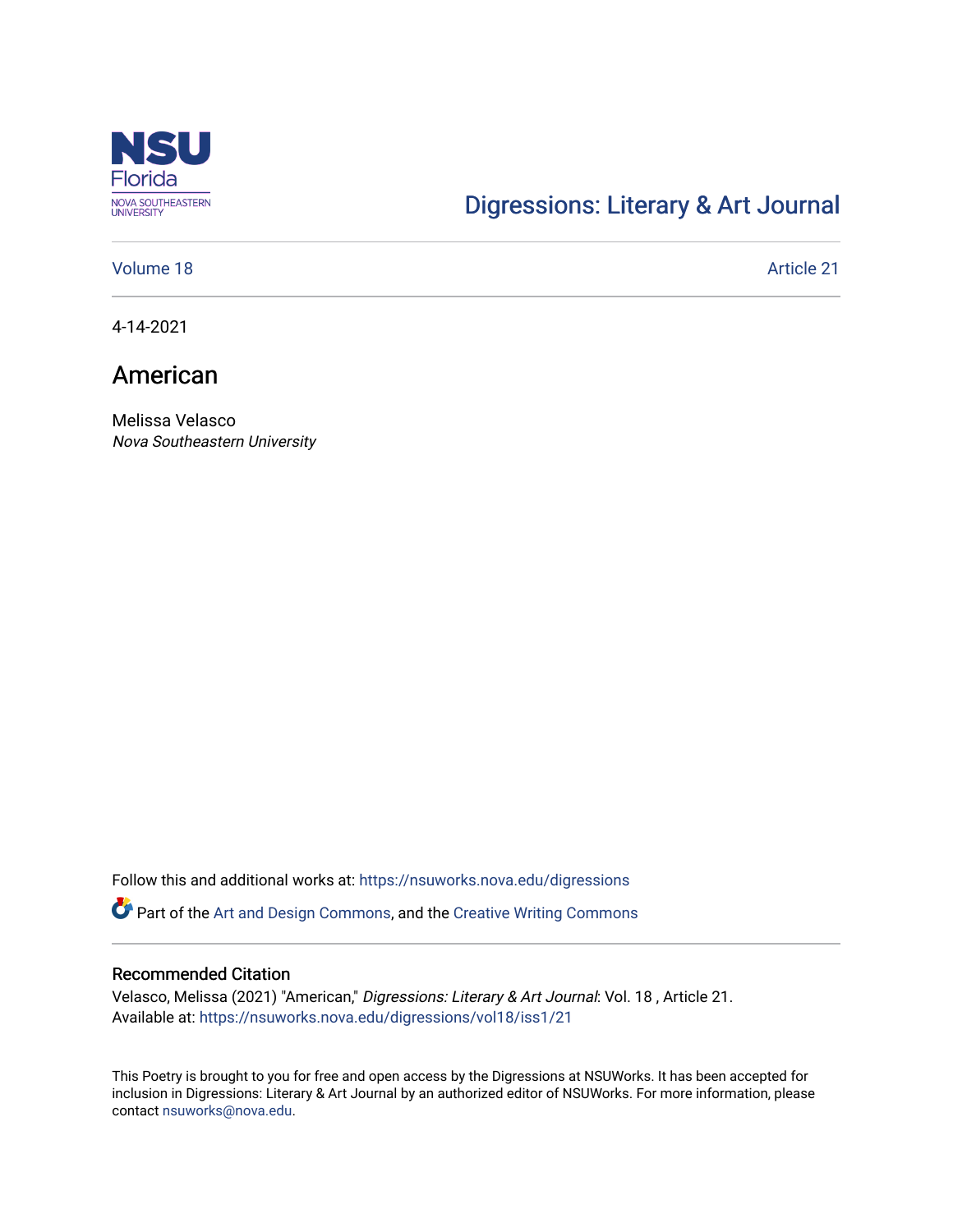# **AMERICAN** MELISSA VELASCO

I walked under the expressway overpass, To where the houses are nicer. The schools get more money there. The people have more money there. Crossing the border Of the expressway, I stick out like a sore thumb. A sore brown thumb. The bell rings and I take my seat, White faces eager, With their brand-name backpacks, Their new books, And their shiny pencils. I take out my book, Borrowed from my sister - I still see her name penned on the inside cover. We turn to chapter 10, We learn about the New World - How the Inca disrespected the Bible And that's why they died. I wonder what Atahualpa thought, When he saw his people die. When these white men came out of nowhere, And spoke a language he didn't know. I go through the same cycle, About seven times a day, Class after class, we learn new things. We learn about Columbus, and Darwin. After the last bell rings, I head back under the overpass, Where the schools have less money. Where the people have less money. Where I am a brown thumb on a brown hand. The once proud people Descendants of the ancient -